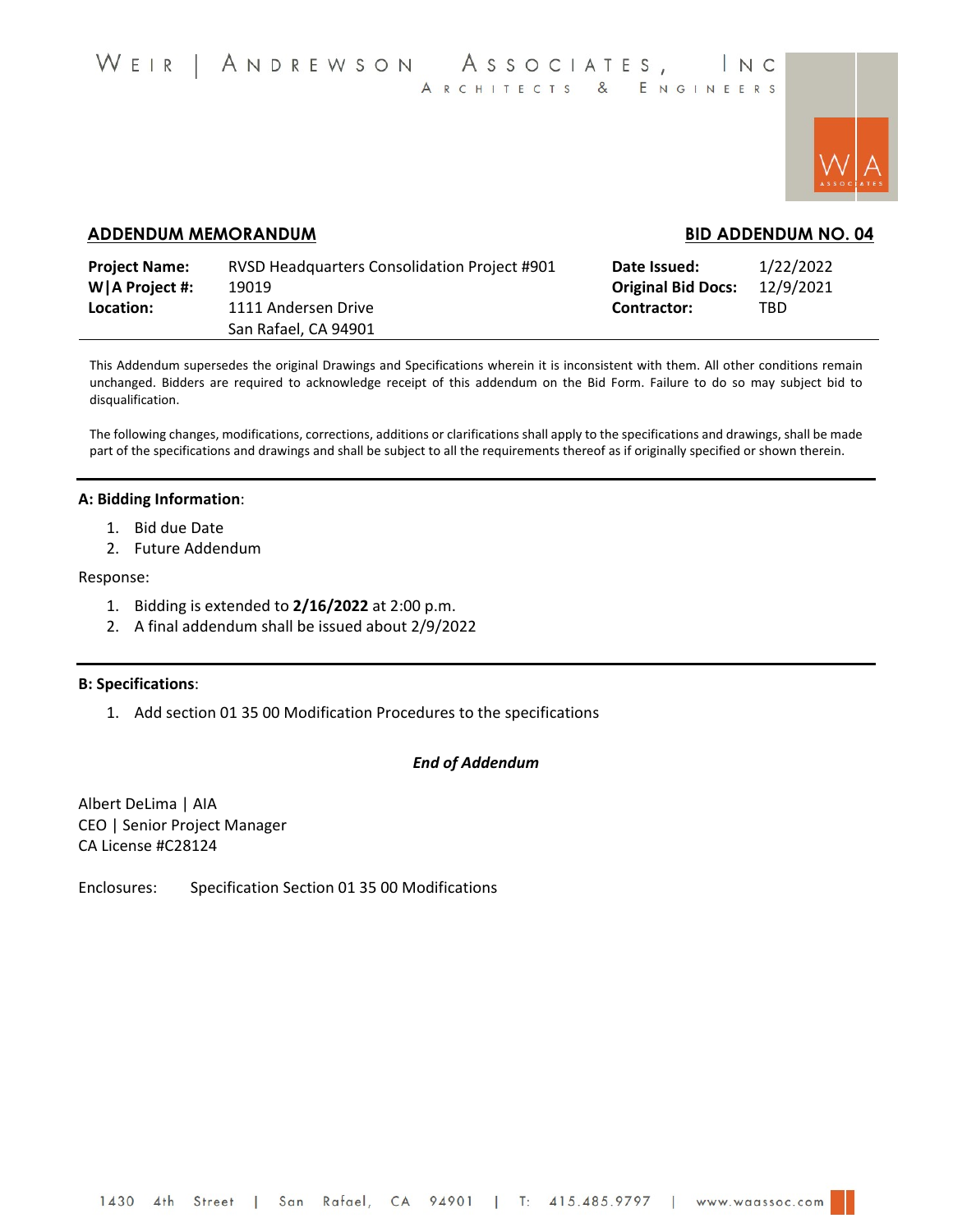#### **\_\_\_\_\_\_\_\_\_\_\_\_\_\_\_\_\_\_\_\_\_\_\_\_\_\_\_\_\_\_\_\_\_\_\_\_\_\_\_\_\_\_\_\_\_\_\_\_\_\_\_\_\_\_\_\_\_\_\_\_\_\_\_\_\_\_\_\_\_\_\_\_\_\_\_\_ SECTION 01 35 00**

# **\_\_\_\_\_\_\_\_\_\_\_\_\_\_\_\_\_\_\_\_\_\_\_\_\_\_\_MODIFICATION PROCEDURES\_\_\_\_\_\_\_\_\_\_\_\_\_\_\_\_\_\_\_\_\_\_\_**

#### 1.0 CHANGES IN CONTRACT PRICE

This section provides supplementary procedures for the administration of changes to the Contract as specified in Section 00 70 00-Article 7, GENERAL CONDITIONS. Whenever corrections, alterations, or modifications of the work under this Contract are ordered by the District and approved by the District which increases the amount of work to be done, such added work shall be known as extra work; and when such corrections, alterations, or modifications decrease the amount of work to be done, such subtracted work shall be known as omitted work.

The difference in cost of the work affected by such change will be added to or deducted from the amount of said Contract price, as the case may be, by a fair and reasonable valuation, which shall be determined in one or more of the following ways as directed by the District:

- A. Where applicable, by unit prices accepted by the District and stated in the Contract Documents;
- B. By unit prices subsequently fixed by agreement between the parties;
- C. By an acceptable lump sum proposal from the Contractor; or
- D. By Force Account (as described in Section 01 35 00-3.0, FORCE ACCOUNT PAYMENT), when directed in writing and administered by the District through its agents or representatives.

The prices agreed upon and any agreed upon adjustment in Contract Time shall be incorporated in the written order issued by the District, which shall be written so as to indicate an acceptance on the part of the Contractor as evidenced by its signature. By signature of the Change Order, the Contractor acknowledges that the adjustments to cost and time contained in the Change Order are in full satisfaction and accord, payment in full, and so waives any right to claim any further cost and time impacts at any time during and after completion of the Contract for the changes encompassed by the Change Order. The form attached at the end of this section shall be used for Change Orders and shall not be modified without mutual agreement of both the District and Contractor.

#### 2.0 NEGOTIATED CHANGE ORDERS

Under the methods described in Sections 01 35 00-1.0B and 01 35 00-1.0C, the Contractor shall submit substantiating documentation with an itemized breakdown of Contractor's and subcontractor's costs, including labor, material, equipment rentals, and approved services, pertaining to such ordered work in the form and detail acceptable to the District. The costs shall include only costs as described in Section 01035-4.0, DIRECT COST CATEGORIES.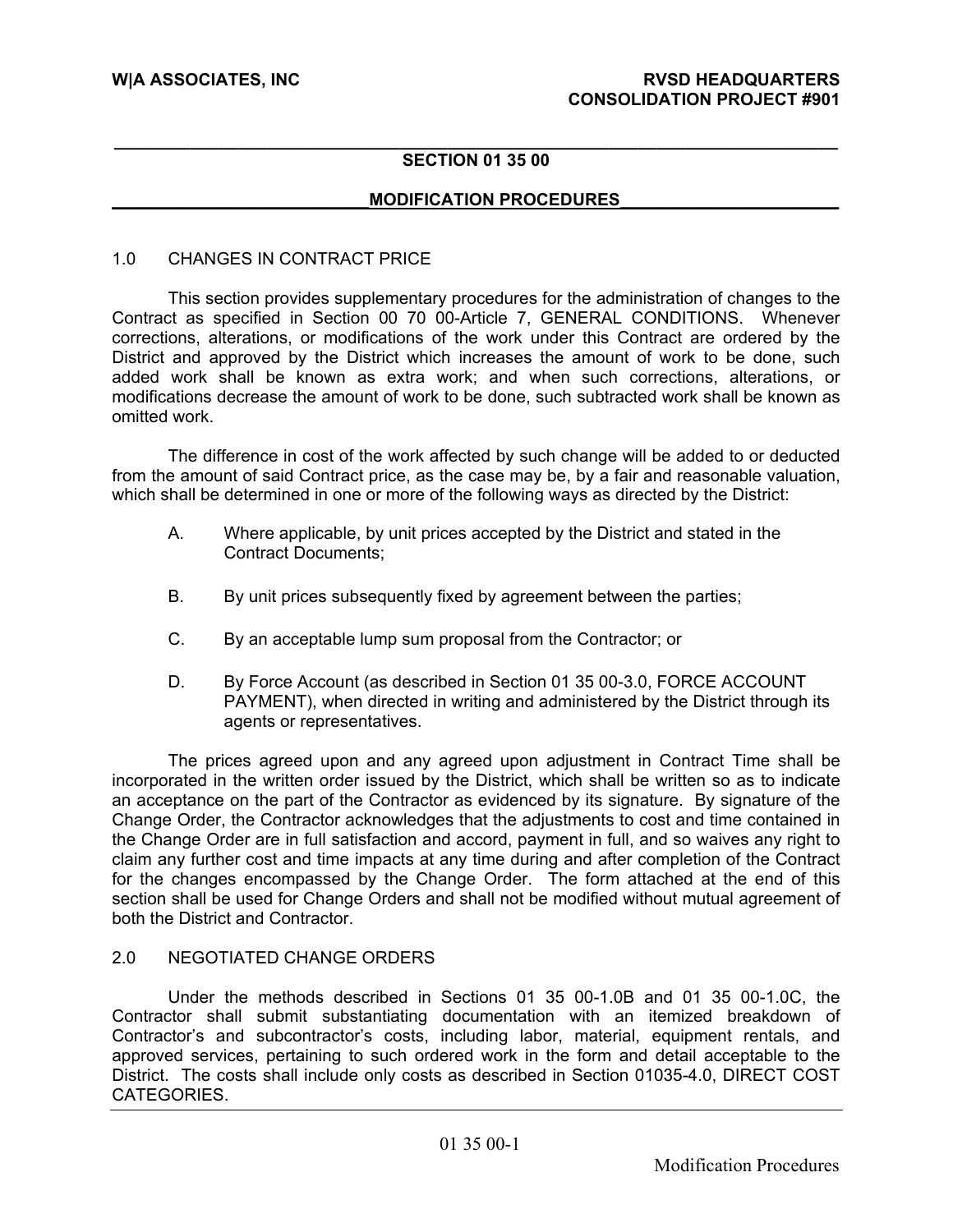The District will review the Contractor's proposal for the change and negotiate an equitable adjustment with the Contractor. After there is an agreement, the District will prepare and process the Change Order and make a recommendation for action by the District. All Change Orders must be approved by the District in writing before the work can be authorized and the Change Order executed.

# 3.0 FORCE ACCOUNT PAYMENT

If either the amount of work or payment for a Change Order cannot be determined or agreed upon beforehand, the District may direct by written Change Order or Field Order that the work be done on a force account basis. The term "force account" shall be understood to mean that payment for the work will be done on a time and expense basis, that is, on an accounting of the Contractor's forces, materials, equipment, and other items of cost as required and used to do the work. For the work performed, payment will be made for the documented actual cost of the work as described in Section 01 35 00-4.0, DIRECT COST CATEGORIES.

Prior to the commencement of force account work, the Contractor shall notify the District of its intent to begin work. Labor, equipment and materials furnished on force account work shall be recorded daily by the Contractor upon report sheets acceptable to the District. The reports, if found to be correct, shall be signed by both the Contractor and District, or inspector, and a copy shall be furnished to the District no later than the working day following the performance of said work. The daily report sheet shall thereafter be considered the true record of force account work provided. If the District, or inspector, do not agree with the labor, equipment and/or materials listed on the Contractor's daily force account report, the Contractor and District, or inspector, shall sign-off on the items on which they are in agreement. The District shall then review the items of disagreement and will advise the Contractor, in writing, of its determination. If the Contractor disagrees with this determination, it shall have the right to file a claim notice as provided in Paragraph 00 70 00-7.03A, Notice.

The Contractor shall maintain its records in such a manner as to provide a clear distinction between the direct costs of work paid for on a force account basis and the costs of other operations.

To receive partial payments and final payment for force account work, the Contractor shall submit, in a manner approved by the District, detailed and complete documented verification of the Contractor's and any of its subcontractor's actual costs involved in the force account pursuant to the pertinent Change Order or Field Order. Such costs shall be submitted within thirty (30) days after said work has been performed. No payments will be made for work billed and submitted to the District after the thirty (30) day period has expired.

The force account invoice shall itemize the materials used and shall cover the direct costs of labor and the charges for equipment rental, whether furnished by the Contractor, subcontractor, or other forces. The invoice shall be in a form acceptable to the District and shall provide names or identifications and classifications of workers, the hourly rate of pay and hours worked, and also the size, type, and identification number of equipment and hours operated. Material charges shall be substantiated by valid copies of vendor's invoices. 4.0 DIRECT COST CATEGORIES

The categories described below are defined to be direct costs. No other type of costs will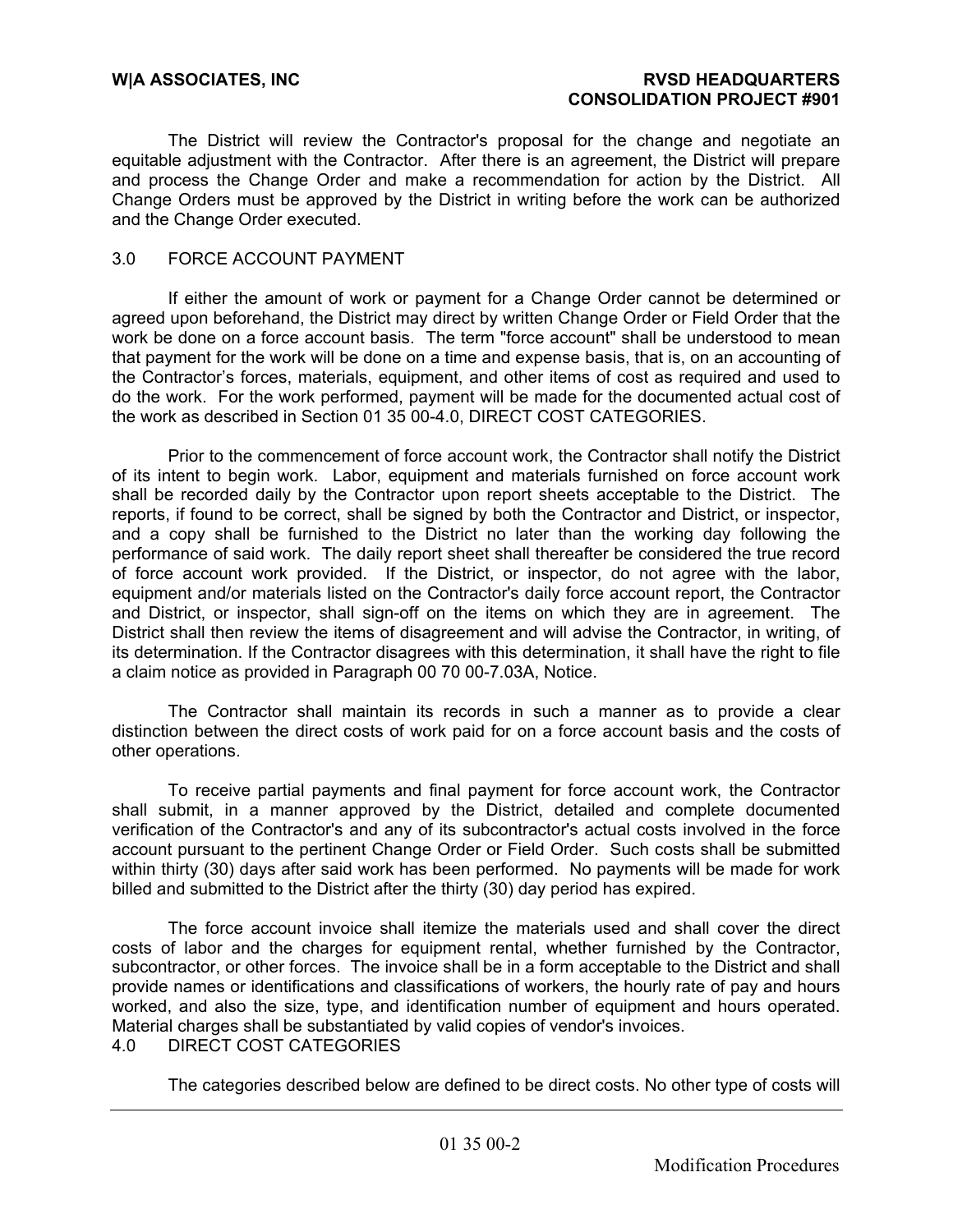be allowable as direct costs. Direct costs shall not include any labor costs pertaining to the Contractor's and subcontractors' managers or superintendents, their office and engineering staffs, the cost of their offices, facilities, vehicles, or anyone not directly employed on such work, nor small tools and supplies (those having a replacement value of five hundred dollars (\$500.00) or less). All such items are considered indirect costs which form a part of the Contractor's and subcontractors' overhead expenses.

The District reserves the right to furnish such labor, materials and equipment as it deems expedient, and the Contractor shall have no claim for profit or added fees on the cost of such items.

#### 4.1 Direct Labor

The Contractor will be paid the cost of direct craft labor for the workers and foremen (when authorized by the District) used in the actual and direct performance of the work.

The direct labor cost will be the actual payroll cost, including wages, subsistence and travel payments, fringe benefits as established by negotiated labor agreements or state prevailing wages. To these actual wages, will be added a labor surcharge set forth in the State of California Department of Transportation publication entitled Labor Surcharge & Equipment Rental Rates. An additional allowance of eight (8) percent will be added to this labor rate surcharge. No other fixed labor burdens will be considered, unless approved in writing by the District.

Except as otherwise provided, the Contractor shall receive no additional compensation for wage premiums resulting from overtime work performed under change conditions without the prior written authorization of the District.

#### 4.2 Materials

The Contractor will be paid the cost of the materials to the purchaser, including tax and delivery if paid. If the Contractor does not furnish satisfactory evidence of the cost of such materials, it shall be deemed to be the lowest current price for the materials delivered to the jobsite for the applicable quantities of the materials.

Small tools and supplies will be paid for based on seven and a half (7.5) percent of the direct labor costs for the change prior to inclusion of the markup allowances provided for in Section 01 35 00-5.0, MARK-UP ALLOWANCES. The allowance for small tools and supplies shall be deemed as full compensation for all tools and materials which are incidental to performing work including safety equipment provided by the Contractor to its employees.

#### 4.3 Construction Equipment

The cost of construction machinery and equipment for changes shall be based on fair rental cost or equivalent rental cost of owned equipment. Such costs will be allowed for only those days or hours during which the equipment is in actual use. Payment for non-owner operated equipment shall be based on actual rental and transportation invoices but shall not exceed the rental rates listed for such equipment in the State of California Department of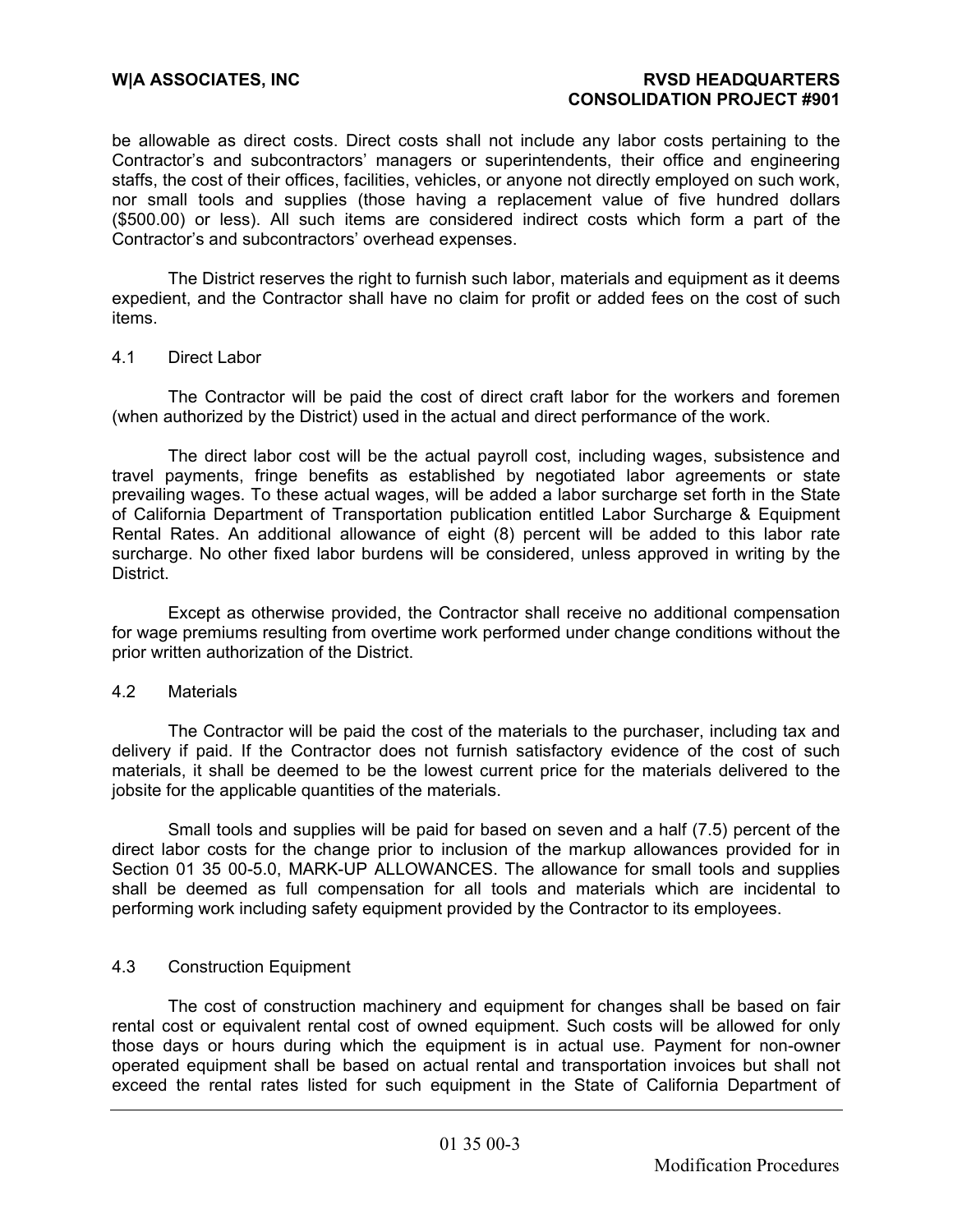Transportation publication entitled "Labor Surcharge and Equipment Rental Rates" which is in effect on the date upon which the work is performed. Owner-operated equipment rates shall not exceed the rates in the aforesaid Rental Rate publication plus the labor costs as provided in Section 01 35 00-4.1, Direct Labor. The rental cost allowed for equipment will, in all cases, be understood to cover all fuel, supplies, repairs, ownership, and incidental costs and no further allowances will be made for those items, unless specific written agreement to that effect is made. Compensation for idle time of equipment through delays caused by the District will be made consistent with Section 8-1.09, Right of Way Delays, of the Caltrans Standard Specifications.

Individual items of construction equipment or small tools which have a replacement value of five hundred dollars (\$500) or less shall not be charged to the Change Order work unless it can be demonstrated that the particular item is needed solely for the completion of the Change Order work.

# 5.0 MARK-UP ALLOWANCES

The Contractor and subcontractors shall be entitled to compensation for indirect and overhead costs, bond and insurance costs, and profit for Change Order work. This compensation shall be in the form of markup percentages applied to the direct cost of the Change Order work, as further described below. The maximum markup which will be allowed for the Contractor's combined overhead and profit will be:

- A. For work by its own organization, the Contractor may add up to the following percentages:
	- 1. Direct Labor

| а. | Negotiated Change Orders (Section 01035-2.0): | 15 percent |
|----|-----------------------------------------------|------------|
| b. | Force Account (Section 01035-3.0):            | 15 percent |
|    | Materials:                                    |            |

- 3. Equipment (owned or rented): 15 percent
- B. For all such work performed by subcontractors, such subcontractor may add the same percentages as the Contractor as listed in Section 01035-5.0A above to its actual net increase in costs for combined overhead and profit. The Contractor may add up to five (5) percent of the subcontractor's total for its combined overhead and profit. No further compensation will be allowed for the Contractor's administration of the work performed by the subcontractor.
- C. For all such work done by sub-tier subcontractors, such sub-subcontractors may add the same percentages as the Contractor as listed in Section 01035-5.0A above to its actual net increase in costs for combined overhead and profit. The subcontractor may add up to five (5) percent of the sub-subcontractor's total for its combined overhead and profit. The Contractor may add up to five (5) percent of the subcontractor's total for its combined overhead and profit. No further compensation will be allowed for the Contractor's administration of the work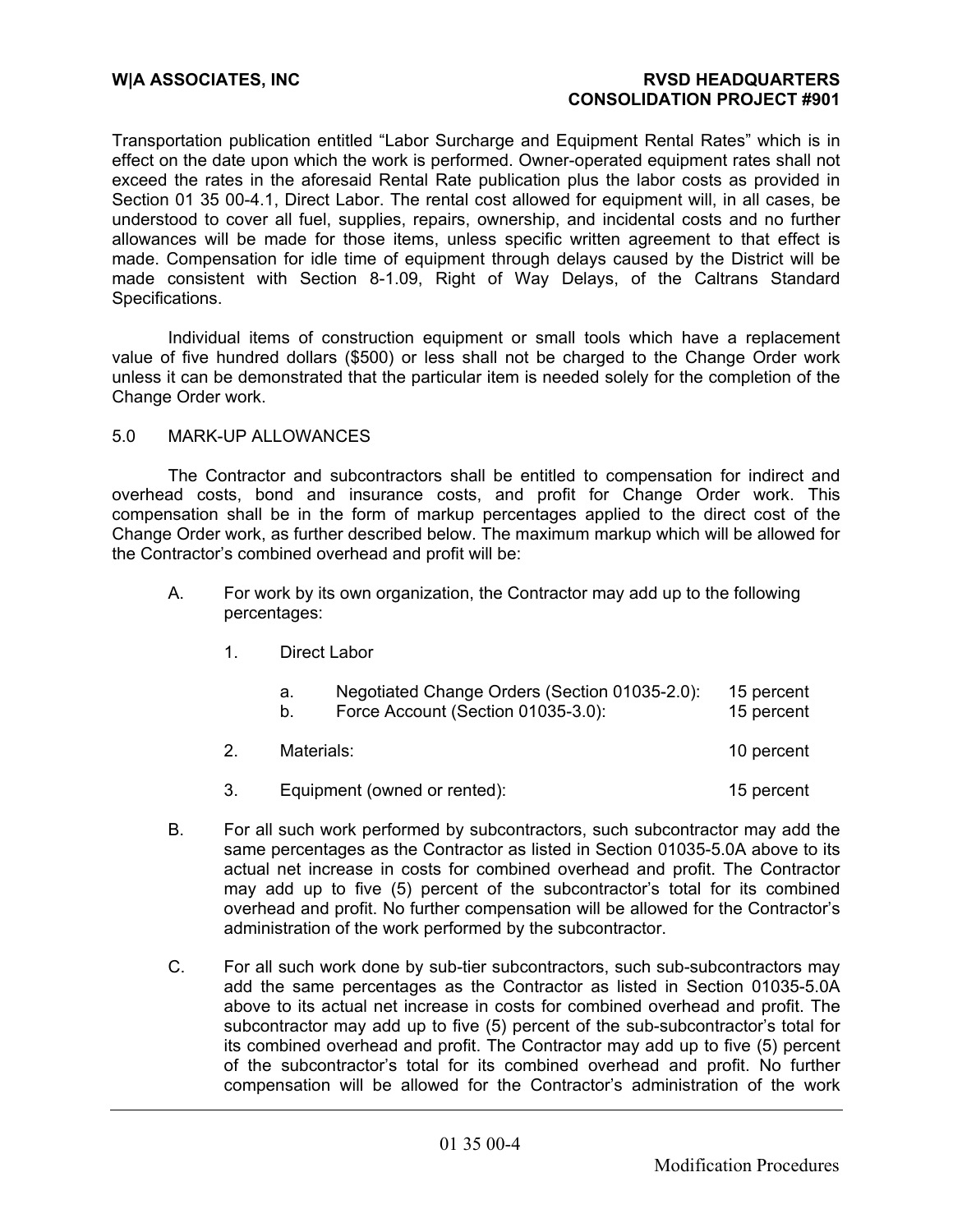performed by the subcontractor.

- D. For all such work performed by consultants, engineers, surveyors, etc. the combined total allowable markup for the Contractor and all subcontractors shall be five (5) percent of the fee total.
- E. To the total of the direct costs and markups allowed herein under, not more than two (2) percent shall be added for any and all additional contractor bond and insurance, other than labor insurance. The compensable percentage for additional bonds and insurance shall be based on actual costs for the contractor's bonds and insurance, as substantiated through documentation submitted to the District.

When both additional and deleted work are involved in any one change, the markup allowances of this section shall be applied to the net extra cost of the work, if any, after subtraction of the costs for the omitted work from the extra work. For Change Order work which results in a net decrease in cost, a minimum of five (5) percent markup shall be added to the sum of the direct labor, materials and equipment as a deduction for profit, indirect and overhead costs, and reduction in bond and insurance. The Contractor shall not be entitled to nor claim for anticipated profits on work that may be omitted.

The added fixed fees shall be considered to be full compensation, covering the cost of general supervision, overhead, profit, small tools, incidentals, loss of productivity and/or efficiency, and any other general expenses. The above fixed fees represent the maximum limits which will be allowed, and they include the Contractor's and all subcontractors' indirect field and home office expenses and all other costs for cost proposal preparation, schedule analysis and preparation, operation and maintenance manual documentation, and record documents and change order administration.

# 6.0 INCREASED OR DECREASED QUANTITIES

Increases or decreases in the quantity of a Contract unit price bid item of work will be determined by comparing the total pay quantity of such item of work with the Bid Schedule quantity.

If the total pay quantity of any item of work required under the Contract varies from the Bid Schedule quantity by 25 percent or less, payment will be made for the quantity of work of said item performed at the Contract unit prices therefor, unless eligible for adjustment pursuant to Section 01 35 00-6.4, Changes in Character of Work.

If the total pay quantity of any item of work required under the Contract varies from the Bid Schedule quantity by more than 25 percent, in the absence of an executed Contract change order specifying the compensation to be paid, the compensation payable to the Contractor will be determined in accordance with Sections 01 35 00-6.1, 6.2 or 6.3, as the case may be.

# 6.1 Increases of More Than 25 Percent

Should the total pay quantity of any item of work required under the Contract exceed the Bid Schedule quantity by more than 25 percent, the work in excess of 125 percent of the Bid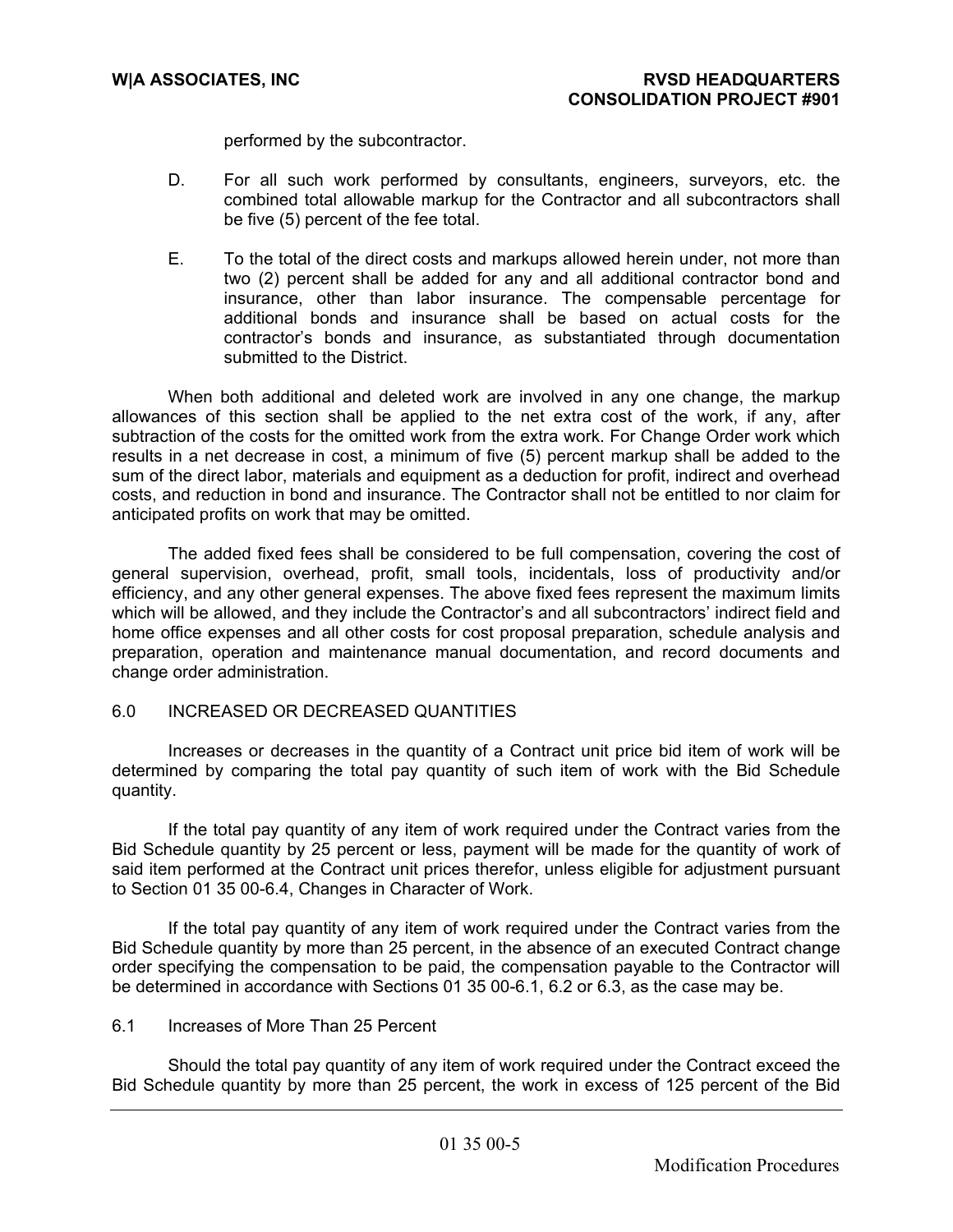Schedule quantity will be paid for by adjusting the Contract unit price, as hereinafter provided. At the option of the District, payment for the work involved in such excess will be made on the basis of force account as provided by Section 01 35 00-3.0, FORCE ACCOUNT PAYMENT.

Such adjustment of the Contract unit price will be the difference between the Contract unit prices and the actual unit costs, which will be determined as hereinafter provided, of the total pay quantity of the item. If the costs applicable to such item of work include fixed costs, such fixed costs will be deemed to have been recovered by the Contractor by the payments made for 125 percent of the Bid Schedule quantity for such item, and in computing the actual unit cost, such fixed costs will be excluded. Subject to the above provisions, such actual unit cost will be determined by the District in the same manner as if the work were to be paid for on a force account basis as provided in Section 01 35 00-3.0, FORCE ACCOUNT PAYMENT or such adjustment will be as agreed to by the Contractor and the District.

When the compensation payable for the number of units of an item of work performed in excess of 125 percent of the Bid Schedule quantity is less than \$5,000 at the applicable Contract unit price, the District reserves the right to make no adjustment in said price if it so elects, except that an adjustment will be further considered if requested in writing by the Contractor.

# 6.2 Decreases of More Than 25 Percent

Should the total pay quantity of any item of work required under the Contract be less than 75 percent of the Bid Schedule quantity, an adjustment in compensation pursuant to this Section will not be made unless the Contractor so requests in writing. If the Contractor so requests, the revised quantity will be paid for by adjusting the Contract unit price as hereinafter provided. At the option of the District, payment for the quantity of the work of such item performed will be made on the basis of force account as provided in Section 01 35 00-3.0, FORCE ACCOUNT PAYMENT. However, in no case shall the payment for such work be less than that which would be made at the Contract unit price.

Such adjustment of the Contract unit price will be the difference between the Contract unit price and the actual unit cost of the total pay quantity of the item, including fixed costs. Such actual unit cost will be determined by the District in the same manner as if the work were to be paid for on a force account basis as provided in Section 01 35 00-3.0, FORCE ACCOUNT PAYMENT; or such adjustment will be as agreed to by the Contractor and the District.

The payment for the total pay quantity of such item of work will in no case exceed the payment which would have been made for the performance of 75 percent of the Bid Schedule of the quantity for such item at the original Contract unit price.

#### 6.3 Eliminated Items

In the event that a part of the Work is to be eliminated in its entirety and such Work is covered by unit price(s) contained in the Bid and/or Contract Documents, the price of the eliminated Work item shall be based on the applicable unit price(s). The Contractor shall be paid five percent (5%) of the total extended amount (bid price times quantity) for the eliminated Work item in consideration of the applicable Contractor's overhead costs.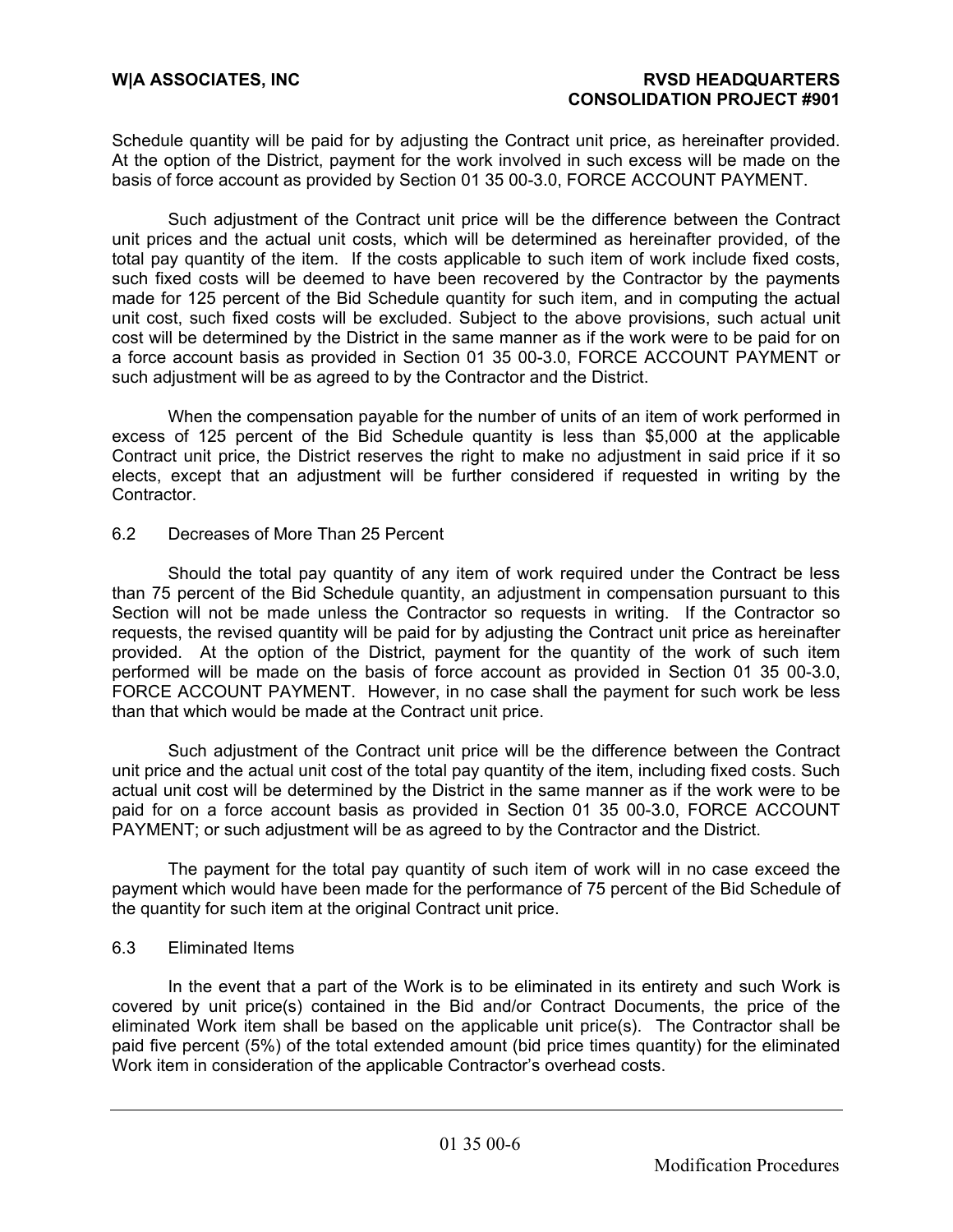Should any Contract item of the Work be eliminated in its entirety, in the absence of an executed Contract change order covering such elimination, payment will be made to the Contractor for actual costs incurred in connection with such eliminated Contract item if incurred prior to the date of notification in writing by the District of such elimination.

If acceptable material is ordered by the Contractor for the eliminated item prior to the date of notification of such elimination by the District, and if orders for such material cannot be canceled, it will be paid for at the actual cost. In such case, the material paid for shall become the property of the District and the actual cost of any further handling will be paid for. If the material is returnable to the vendor and if the District so directs, the material shall be returned and the Contractor will be paid for the actual costs of charges made by the vendor for returning the material. The actual cost of handling returned material will be paid for by the District.

# 6.4 Changes in Character of Work

If an ordered change in the plans and specifications materially changes the character of work of a Contract unit price bid item from that on which the Contractor based its Bid price, and if the change increases or decreases the actual unit cost of such changed item as compared to the actual or estimated actual unit cost of performing the work of said item in accordance with the plans and specifications originally applicable thereto, in the absence of an executed Contract change order specifying the compensation payable, an adjustment in compensation therefor will be made in accordance with the following:

The basis of such adjustment in compensation will be the difference between the actual unit cost to perform the work of said item or portion thereof involved in the change as originally planned and the actual unit cost of performing the work of said item or portion thereof involved in the change, as changed. Actual unit costs will be determined by the District in the same manner as if the work were to be paid for on a force account basis as provided in Section 01 35 00-3.0, FORCE ACCOUNT PAYMENT; or such adjustment will be agreed to by the Contractor and the District. Any such adjustment will apply only to the portion of the work of said item actually changed in character. At the option of the District, the work of said item or portion of item which is changed in character will be paid for by force account as provided in Section 01 35 00-3.0, FORCE ACCOUNT PAYMENT.

If the compensation for an item of work is adjusted under this Section, the costs recognized in determining such adjustment shall be excluded from consideration in making an adjustment for such item of work under the provisions in Sections 01 35 00-6.1, Increases of More Than 25 Percent and 6.2, Decreases of More Than 25 Percent.

# 7.0 COST PRICING DATA AND ACCESS TO RECORDS

All cost and pricing data submitted by the Contractor with respect to any change, prospective or executed, or any claim for extra compensation shall be a true, complete, accurate and current representation of actual cost and pricing of the work. The District may require a formal certification as to cost and pricing data submitted by the Contractor.

The District shall have access, upon reasonable notice during normal business hours, to any books, documents, accounting records, papers, project correspondence, project files, scheduling information and other relevant records of the Contractor and all subcontractors directly or indirectly pertinent to the work, original as well as changes and claimed extra work,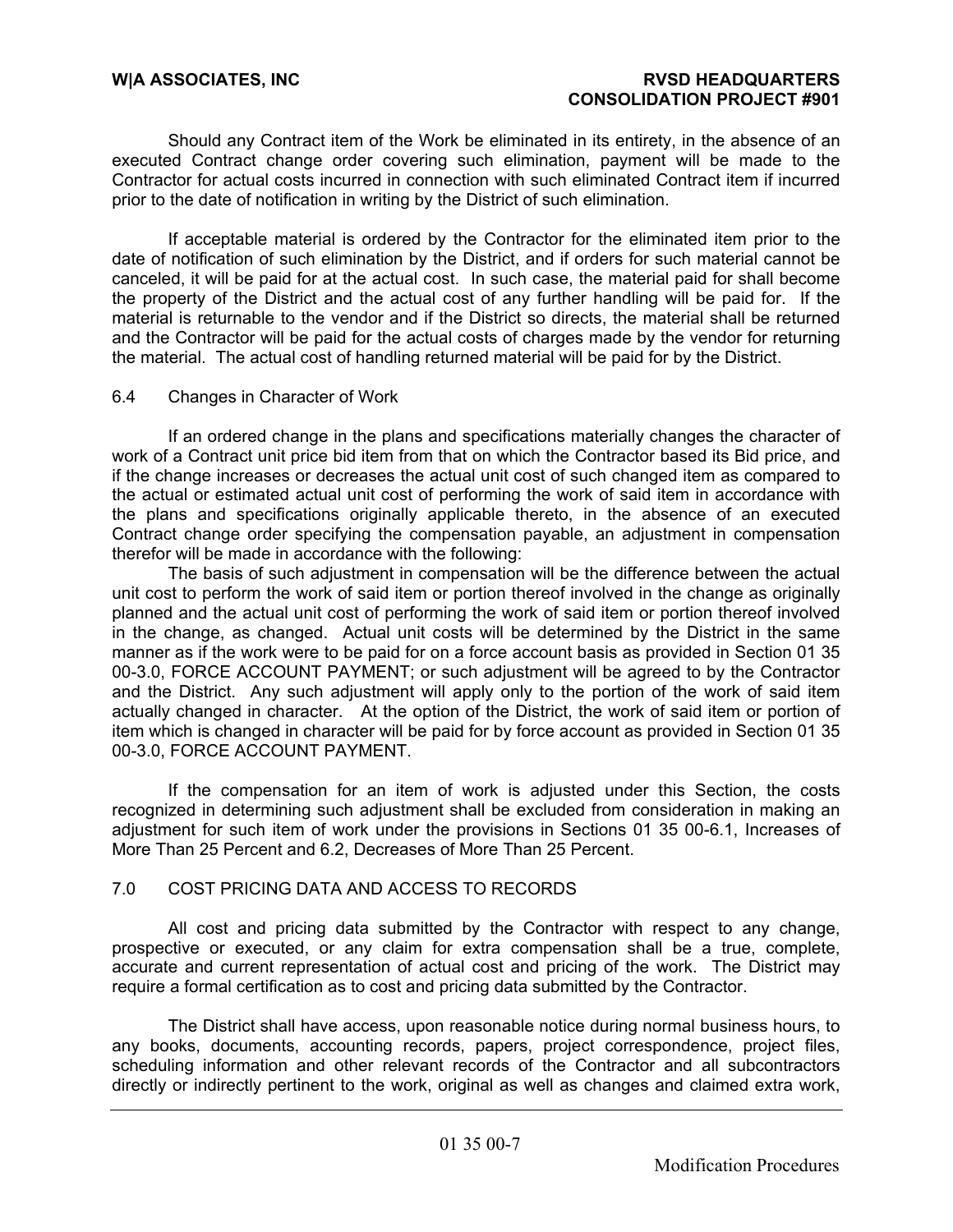and the Contract for the purpose of making audit, examination, excerpts and transcriptions and in order to verify or evaluate any change, prospective or executed, or any claim for which compensation has been requested or notice of potential claim has been tendered.

Such books, documents, and other records mentioned above shall include, but are not limited to all those reasonably necessary to determine the accurate amount of direct and indirect costs, job site, and delay and impact costs, however characterized, and shall include the original Bid and all documents related to the Bid and its preparation, as well as, the as-planned construction schedule and all related documents.

Such access shall include the right to examine and audit such records and make excerpts, transcriptions, and photocopies at the District's cost.

# 8.0 TIME EXTENSIONS FOR CHANGE ORDERS

If the Contractor requests a time extension for the extra work necessitated by a proposed Change Order, the request must comply with the applicable requirements of Paragraph 01 31 00-6.0, TIME IMPACT ANALYSES.

- 9.0 COST-REDUCTION INCENTIVE
- 9.1 General

 The cost-reduction incentive program provides a mechanism by which the Contractor can be motivated to use his construction expertise to improve contract performance and thereby create an overall reduction in the total cost of the Contract. The Contractor and its subcontractors may participate in the cost-reduction program; however, participation of the subcontractors shall be through the Contractor. In addition, the sharing arrangement between the Contractor and the subcontractor must be mutually agreed upon by the Contractor and its subcontractor, and written evidence of such agreement will be submitted along with the submittal of the cost-reduction proposal.

 No cost reduction proposals shall be submitted for which the District's share in the participation of the proposals is not greater than \$5,000.

Cost-reduction proposals shall comply with the following conditions:

- 1. The proposed change shall not impair, in any manner, the essential functions or characteristics of the project, including but not limited to, service life, economy of operation, ease of maintenance, desired appearance, or design and safety standards.
- 2. The proposed change will not cause undue interruption of the Contract work, nor shall the proposed change be allowed to extend the Contract completion date of the project unless an extension provides a specific project benefit.
- 3. The proposed change shall be in compliance with all local permits and regulations and code requirements as set forth in the contract documents.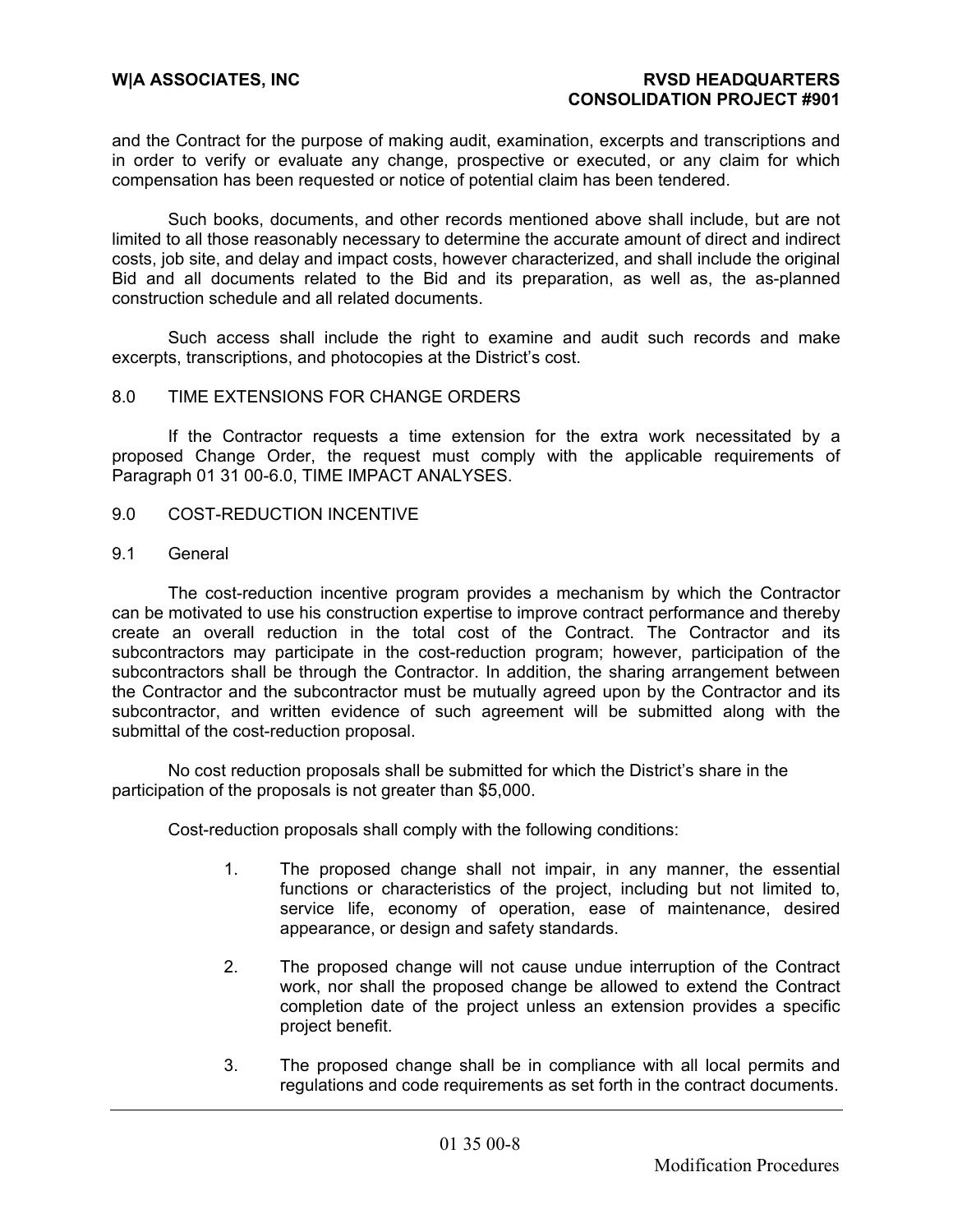- 4. The proposed change shall not involve payment of royalties by the District to the Contractor.
- 9.2 Proposal Submittal

The cost-reduction proposal shall generally conform to Section 01 30 00, SUBMITTALS.

The cost-reduction proposals shall contain as a minimum the following information:

- 1. Name of individuals associated with the development and preparation of the cost-reduction proposal.
- 2. A detailed description and duly signed plans and specifications showing work as presently designed and the proposed changes. Clear identification of all advantages and disadvantages for each change proposed.
- 3. A summary of estimated costs which shall include but not be limited to the following:
	- a. Project construction costs before and after the cost-reduction proposal. This shall be a detailed estimate identifying the following items:
		- 1) Quantities of material and equipment.<br>2) Unit prices of materials and equipment
		- Unit prices of materials and equipment.
		- 3) Labor hours and rates for installation.
		- 4) Equipment hours and rates for installation.
		- 5) Subcontractors and prime contractor markups.
		- 6) Other estimate items necessary to evaluate the proposal.
	- b. Operation and maintenance costs before and after the costreduction proposal.
	- c. Costs for implementing the cost-reduction proposal not included in item 3a above.
	- d. Other costs as required to meet all local permits, regulations, and code requirements as set forth in the contract documents.
	- e. Time required for execution of the proposed change.
- 4. A preliminary schedule indicating the general time impacts for implementing the proposed change. Also indicate the date that the costreduction proposal needs to be approved for implementation.
- 5. If the District advises the Contractor that the proposed change will be reviewed for more detailed consideration and approval, a detailed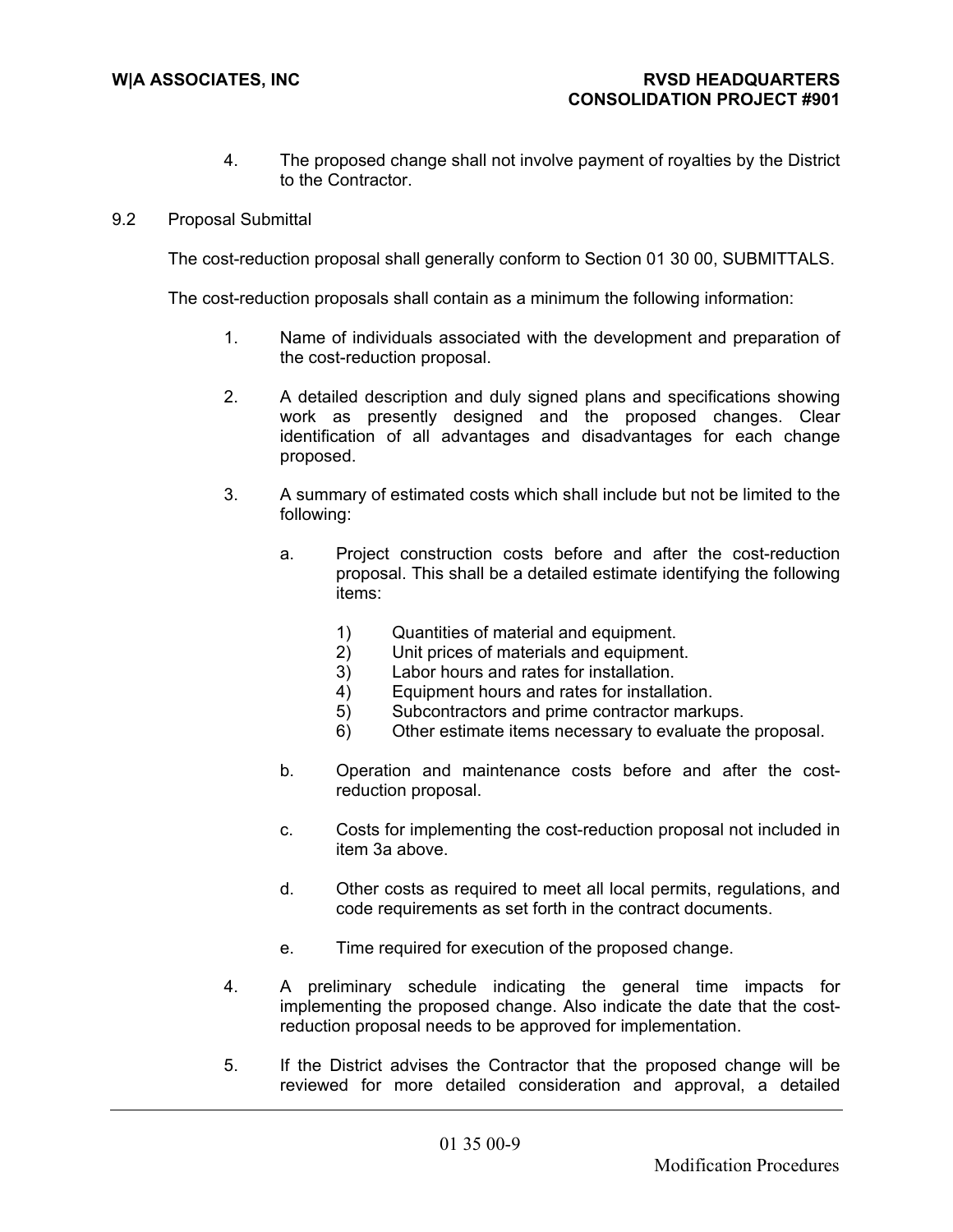procedure and schedule for implementing the proposed change shall be submitted. This detailed procedure and schedule shall include all necessary Contract amendments. This submittal shall also include a copy of the current Contractor's schedule showing all changes which would occur if the cost-reduction proposal were accepted.

 The provisions of Section 01 35 00-9.0, COST-REDUCTION INCENTIVE shall not be construed to require the District or Design consultant to consider any cost-reduction proposal which may be submitted. The District will not be liable to the Contractor for failure to accept or act upon any cost-reduction proposal submitted pursuant to this section nor for any delays to the work attributable to any such proposal. The District shall not be responsible or liable for payment of any of the Contractor's costs associated with a non-accepted proposal.

 If a cost-reduction proposal is similar to a change in the Contract Documents under consideration by the District at the time said proposal is submitted, or if such a proposal is based upon or similar to standard specifications, standard special provisions, or standard plans adopted by the District after the advertisement for the Contract, the District will not accept such proposal, and the District reserves the right to made such changes without cost-reduction compensation to the Contractor under the provisions of this section.

 The Contractor shall continue to perform the work in accordance with the requirements of the contract until an executed change order, incorporating the cost-reduction proposal has been issued. If an executed change order has not been issued by the date upon which the Contractor's cost-reduction proposal specifies that a decision thereon should be made, or such other date as the Contractor may subsequently have specified in writing, such cost-reduction proposal shall be deemed rejected.

 The District shall be the sole judge of the acceptability of the cost-reduction proposal and the estimated net savings in construction costs from the adoption of all or any part of such proposal. In determining the estimated net savings, the right is reserved to disregard the contract bid prices if in the judgement of the District, such prices do not represent a fair measure of the value of work to be performed or to be deleted.

 The District reserves the right, where it deems such action appropriate, to require the Contractor to share in the District's costs of investigating a cost-reduction proposal submitted by the Contractor as a condition of considering such proposal. Where such a condition is imposed, the Contractor shall indicate its acceptance thereof in writing, and such acceptance shall constitute full authority for the District to deduct amounts payable to the District from any monies due or may become due to the Contractor under the Contract.

# 9.3 Acceptance

 If the Contractor's cost-reduction proposal is accepted in whole or in part, such acceptance will be by a Contract change order, which shall specifically state that it is executed pursuant to Section 01 35, MODIFICATION PROCEDURES. Such change order shall incorporate the changes in the plans and specifications, which are necessary to be put into effect and shall include any conditions upon which the District's approval thereof is based if the approval of the District is conditional. The change order shall also set forth estimated net savings in construction costs attributable to the cost-reduction proposal effectuated by the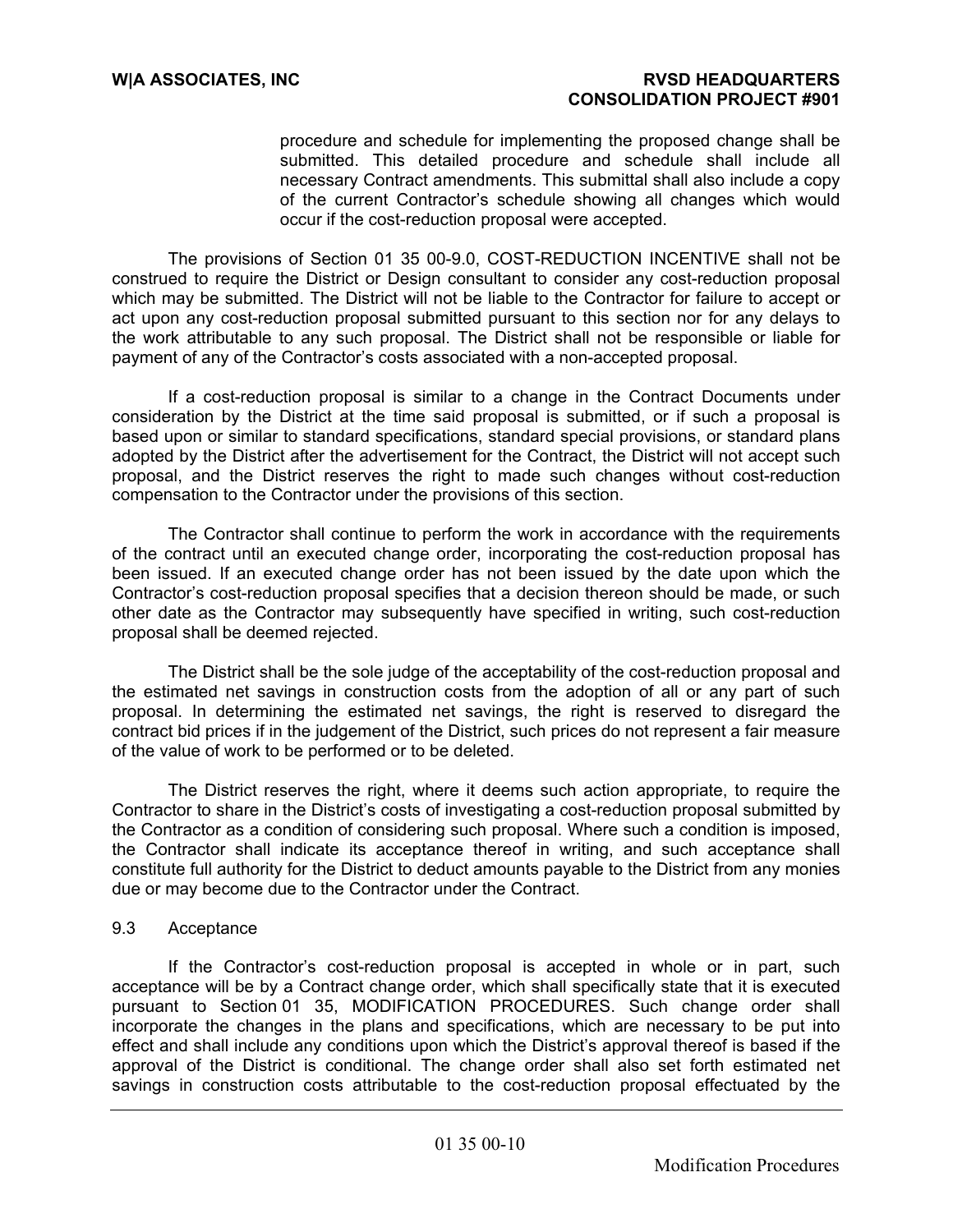change order and shall further provide that the Contractor be paid 50 percent of said estimated net savings amount. The Contractor's cost of preparing the cost-reduction proposal and the District's costs of investigating a cost-reduction proposal, including any portion thereof paid by the Contractor, shall be excluded from consideration in determining the estimated net savings in construction costs.

 Acceptance of the cost-reduction proposal and performance of the work thereunder shall not extend the time of completion of the contract, unless specifically provided for in the contract change order authorizing the use of the cost-reduction proposal.

 The amount specified to be paid to the Contractor in the change order which effectuates a cost-reduction proposal shall constitute full compensation to the Contractor for the costreduction proposal and the performance of the work thereof pursuant to the said change order.

 The District expressly reserves the rights to adopt a cost-reduction proposal for general use on contracts administered by the District when it determines that said proposal is suitable for the application to other contracts. When an accepted cost-reduction proposal is adopted for general use, only the Contractor who first submitted such proposal will be eligible for compensation pursuant to this section, and in that case, only as to those contracts awarded to this same Contractor prior to submission of the accepted cost-reduction proposal and as to which such cost-reduction proposal is also submitted and accepted. Cost-reduction proposals identical or similar to previously submitted proposals will be eligible for consideration and compensation under the provisions of this section, if the identical or similar previously submitted proposals were not adopted for general application to other contracts administered by the District.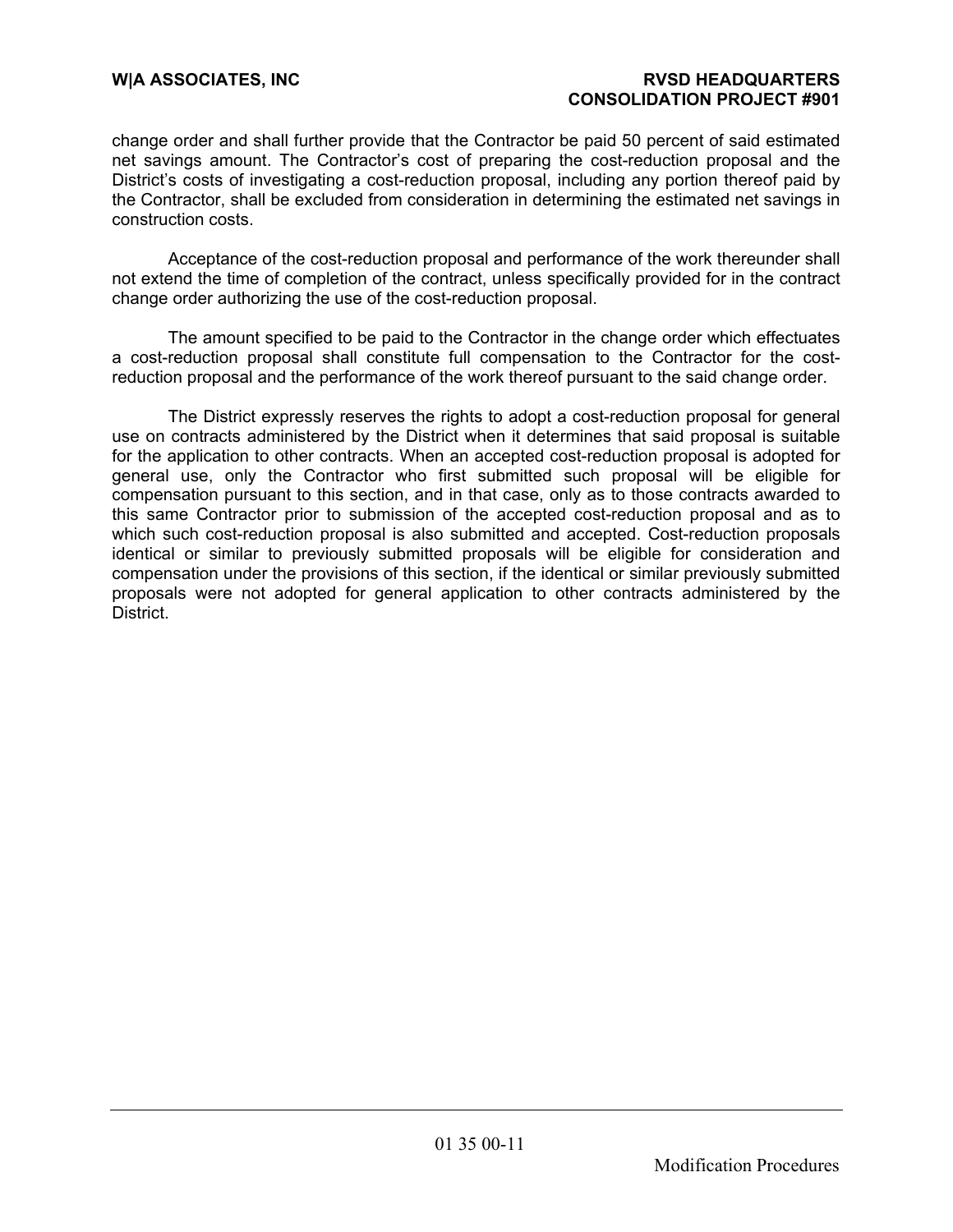

# **ROSS VALLEY SANITARY DISTRICT**

2960 Kerner Blvd, San Rafael, CA 94901 Phone: [415] 259-2949

| <b>CONTRACT CHANGE ORDER NO.</b> |                                                                |             | <b>DATE:</b> |  |
|----------------------------------|----------------------------------------------------------------|-------------|--------------|--|
| ltem:                            |                                                                |             |              |  |
|                                  | <b>Project:</b> RVSD Headquarters Consolidation Project (#901) |             |              |  |
|                                  | <b>Owner:</b> Ross Valley Sanitary District                    | Contractor: |              |  |

Upon signing this Change Order, the contractor agrees to perform or make changes in the work as described herein. All work performed and changes made shall comply with the Contract Documents, except as necessary to comply with this change or addition required by this change order.

The following change is hereby made to the contract:

#### **Description of Change:**

**Attachments:** Number of Pages: Description:

Modification Procedures